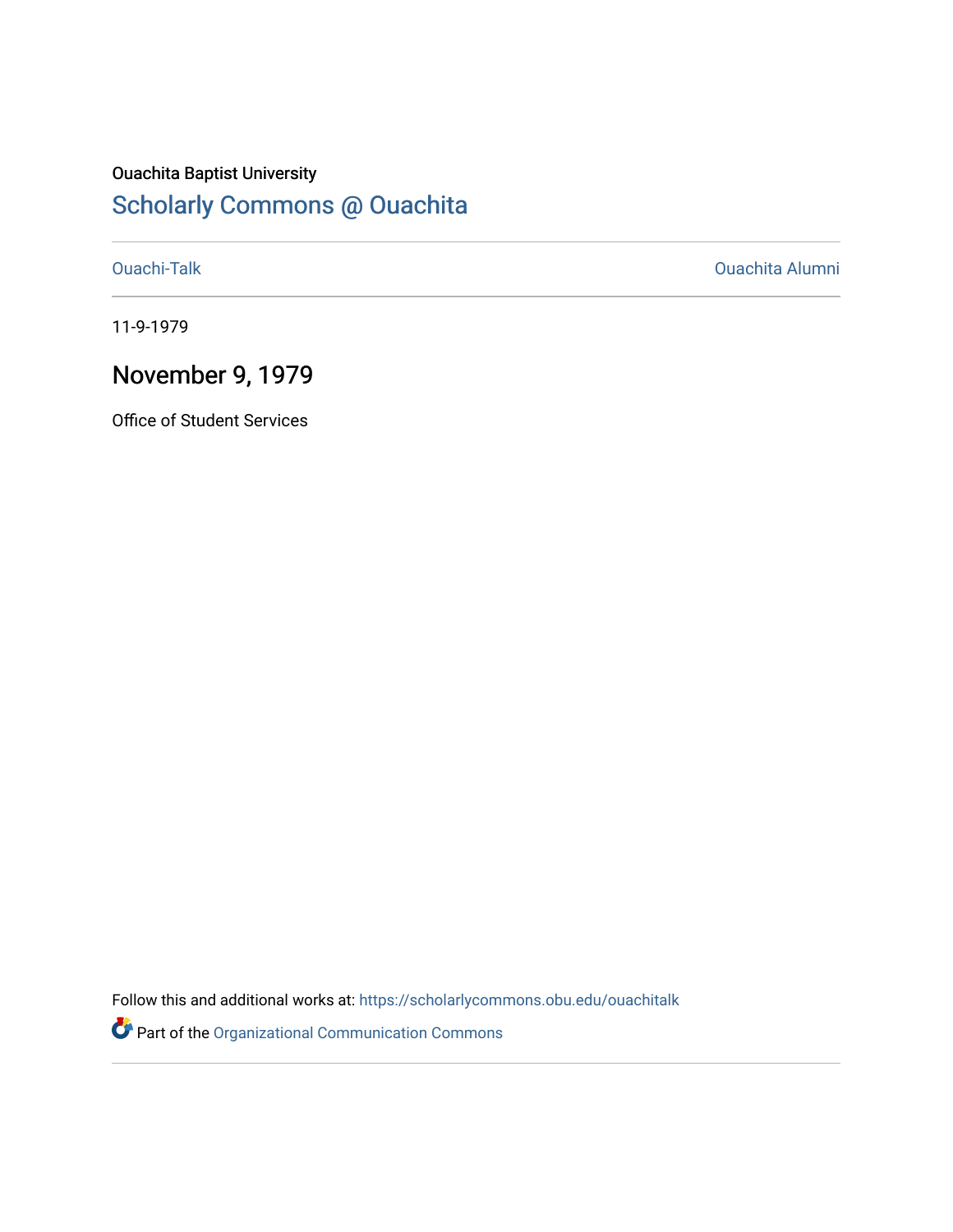

#### THE 1979 HOMECOMING COMMITTEE ANNOUNCES

"ALMOST ANYTHING GOES"

There is a new dimension that has been added to the Parade this year. "Almost Anything Goes" is a new contest in which any club or organization may decorate a car or any vehicle they choose, centered around this years' theme "Cartoons". Awards are as follows:

> 1st place  $-$  \$75  $2nd$  place  $-$  \$50  $3rd$  place  $-$  \$25

There is no entry fee. Each entry must be turned in by November 13 to Box 1192. See your club president for further details.



We're on the eve of Homecoming, Let our spirit show; We're on the eve of Homecoming, Let everybody know.

The Battle of the Ravine is near, And, yes, it is very clear That this the year could be For a MIGHTY TIGER VICTORY!!!!!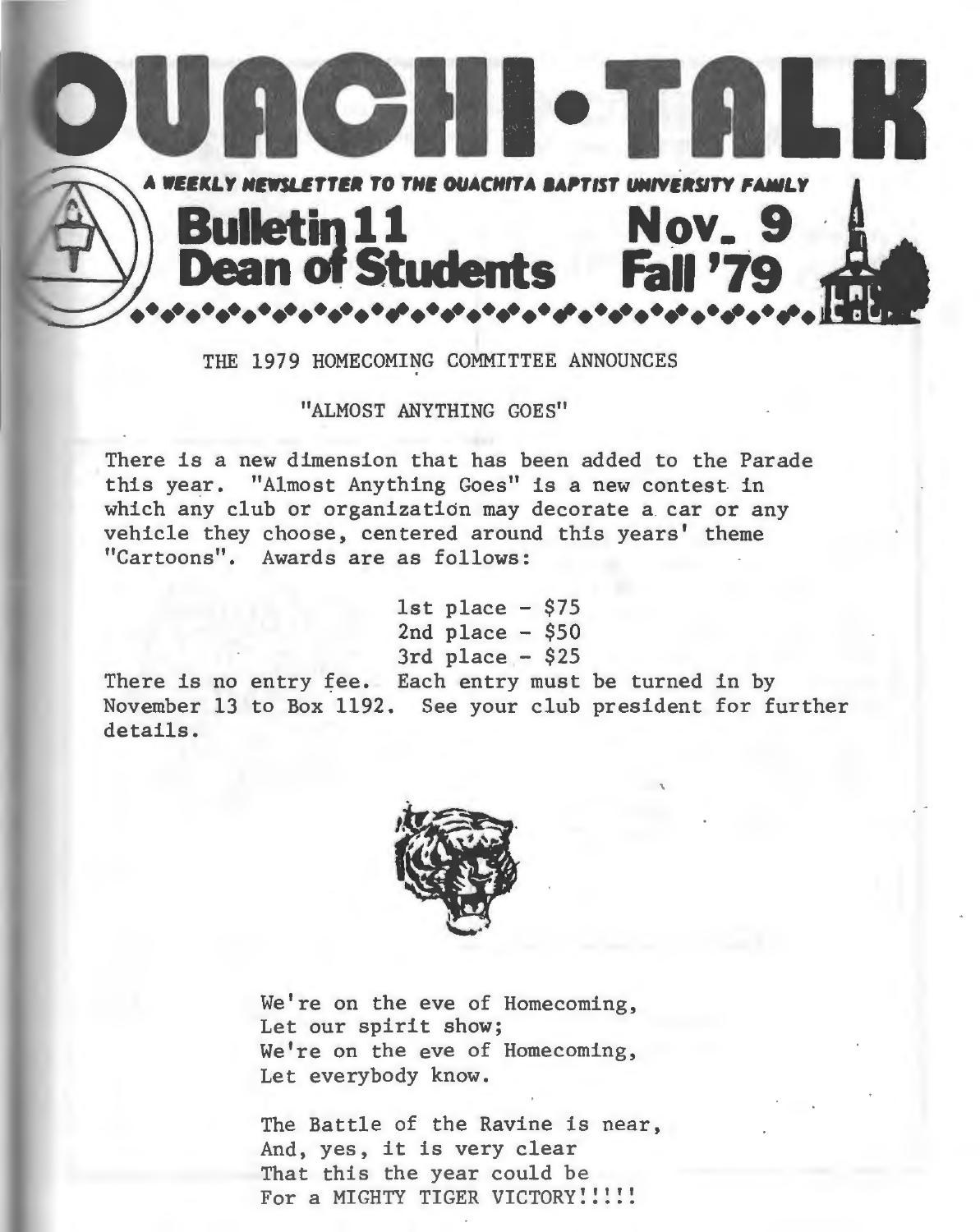"Be not quick to anger, for anger lodges in the bosom of  $fools.$ " Ecc.  $7:9$   $(RSV)$ 

 $\mathcal{F}$ 

**CHAPEL AND** In Chapel on Nov. 13, the OBU students will be given a chance to get familiar with the 20 girls who are nominees for Homecoming Queen. This will also be the time that you will vote for your choice for Queen.

BLUE KEY MUM SALE Beginning Monday, Nov.l2 & continuing thru Friday, Nov.l6, Blue Key Fraternity will be taking orders for Homecoming Mums. The cost will be \$6 for a fancy mum and \$5.50 for a regular mum. They will be set up in the cafeteria during lunch and supper and in ESC from 9-12 each day. ALSO, GIRLS: This year you can order your date a boutonniere for only \$2.00. Support the Blue Key Honor Fraternity.



Student Directories are now available in the Dean of Students Office, (Cost is still \$1.00) Support the Jr. Class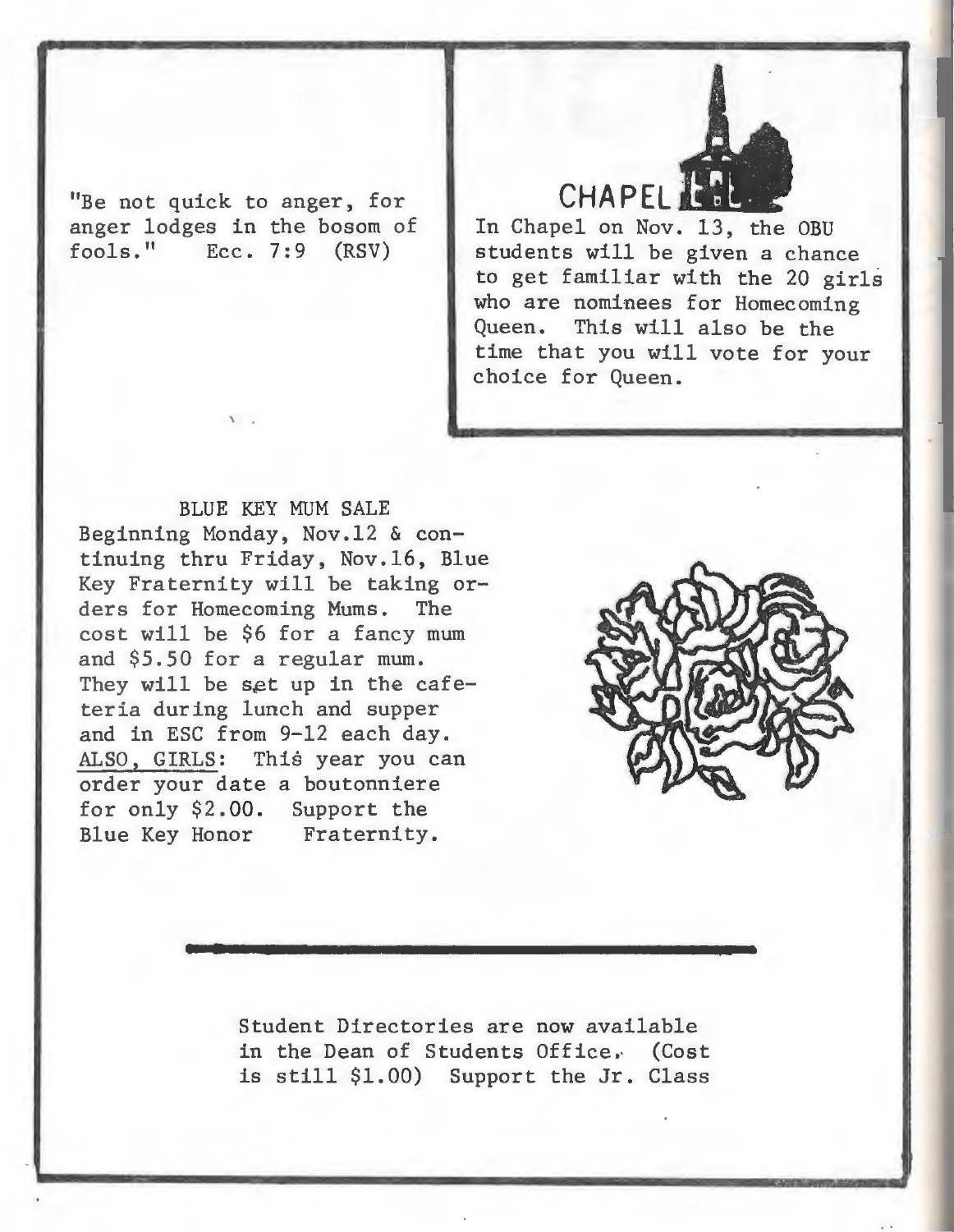#### BSU SHOPPING

The BSU is sponsoring a shopping trip to McCain Mall this evening,<br>Nov. 9. They will leave from be-They will leave from be-<br>at 4PM. Return time is hind ESC at 4PM. around 9:30PM. EVERYONE is invited .



The Bloodmobile will be on OBU's Rempus this Wed. and Thurs., Nov. BSU 14th & 15th, in ESC Banq. Rms. from 10AM til 4PM. Henderson has already had their blood drive and obtained 215 pints of blood. We <sup>~</sup> are setting our goal even higher! Come on and support the Bloodmobile and BEAT HSU (as well as o the football field!!!)



There will be a Physical Education<br>Majors Club meeting on Thurs., Nov 15 at 10:30AM in Rockefellor Gym. All Physical Education majors are<br>
asked to attend. I Induced Tuesday, Nov. 13



**UP· COMING EVENTS** 

Friday, Nov. 9 Sheryl Waters, Sen. Voice Recital 7PM. **MFACRH** Freda McKinney/Elaine Skaggs Jr. Voice Recital llAm MFAC BSU Shopping Trip fo LR.

Saturday, Nov. 10 Upward Bound Meeting MCC206 8:30AM (all day) Football Harding There 2PM BSU Big Brothers/ Big Sisters Party, Banq. Rms. 2PM

Sunday, Nov. 11 SELF Movie "Apple Dumpling Gang" Mitchell 9PM

Monday, Nov. 12 OBU Basketball HERE 7:30PM Blue Key Mum Sale Starts

Univ. Faculty Meeting MFACRH 7PM OBU Basketball La. Col. There FCM Prayer Breakfast 7:15AM

Wednesday, Nov. 14 Bloodmobile ESC Banq. Rm.  $10 - 4$ 

Thursday, Nov. 15 Bloodmobile Pep Rally - 6PM Intramural Fld. Rho Sigma Bonfire - after Pep Rally